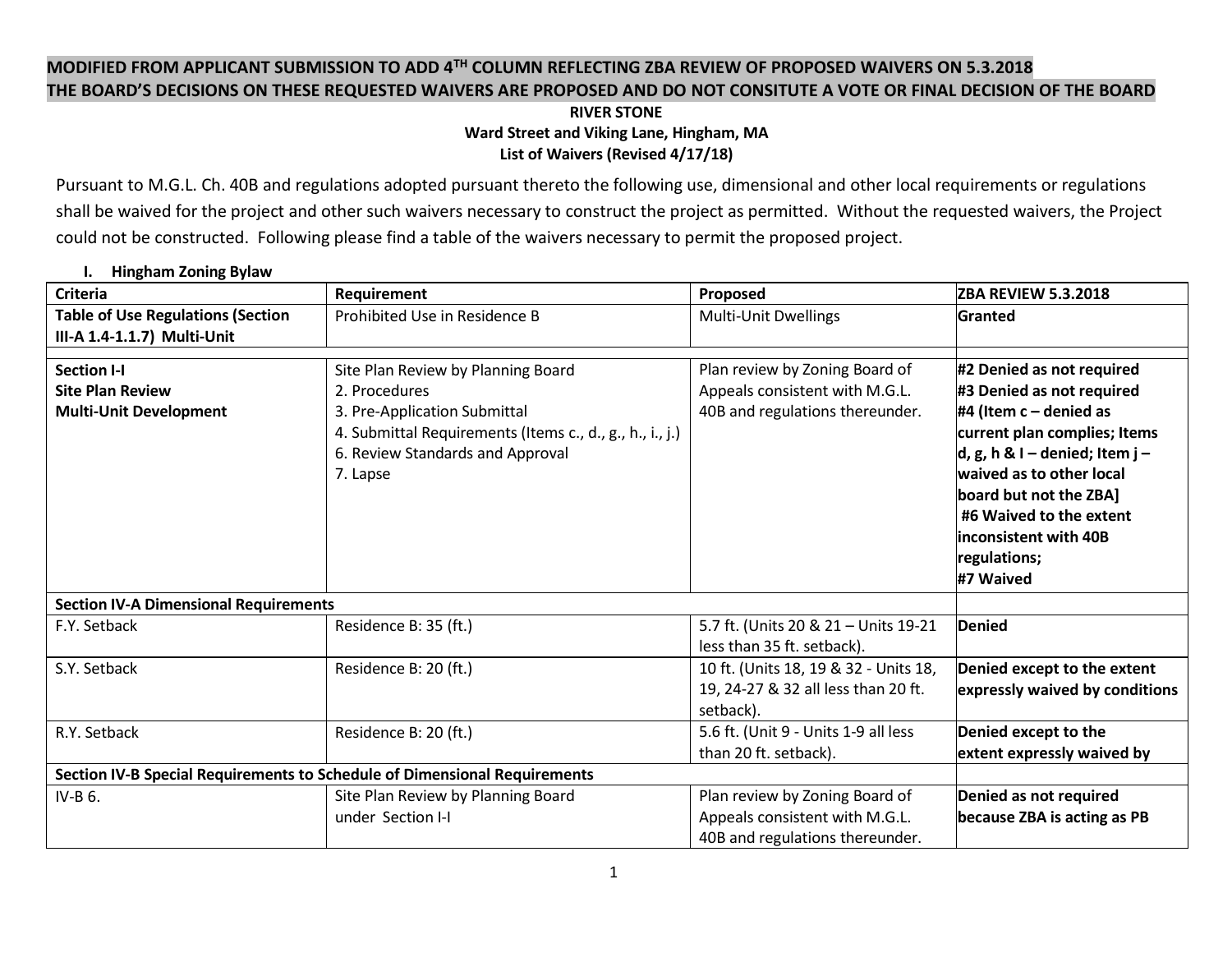| <b>Criteria</b>                                                      | Requirement                                                                                                                                                                                                                                                                                                                                                                                                                                                               | Proposed                                                                                                                                   | <b>ZBA REVIEW 5.3.2018</b>                                                                             |
|----------------------------------------------------------------------|---------------------------------------------------------------------------------------------------------------------------------------------------------------------------------------------------------------------------------------------------------------------------------------------------------------------------------------------------------------------------------------------------------------------------------------------------------------------------|--------------------------------------------------------------------------------------------------------------------------------------------|--------------------------------------------------------------------------------------------------------|
| IV-B.9. Front yard Setback                                           | Setback average of buildings or structures<br>in adjacent lots                                                                                                                                                                                                                                                                                                                                                                                                            | 5.7 ft. (Units 19, 20 & 21)                                                                                                                | Denied as not applicable.                                                                              |
| IV-C.5. Density                                                      | No more than 1 dwelling per lot                                                                                                                                                                                                                                                                                                                                                                                                                                           | 32 dwellings per lot                                                                                                                       | Waiver will be granted<br>subject to final approved<br>plans                                           |
| <b>Section IV-E Residential Multi-Unit Development</b>               |                                                                                                                                                                                                                                                                                                                                                                                                                                                                           |                                                                                                                                            |                                                                                                        |
| $IV-E.1.c.$<br>Min. Distance between Structures                      | 35 ft.                                                                                                                                                                                                                                                                                                                                                                                                                                                                    | 9.35 ft. (Structures 28-29 & 30-32;<br>all structures with exception of<br>structures 5, 18-22 less than 35 ft.)                           | <b>Pursuant to c. 40B</b><br>regulations (760 CMR<br>56.05(7)) no waivers are<br>required from special |
| $IV-E.1.f.$<br>Side or Rear yard buffer                              | There shall be provided a landscaped side or rear<br>yard buffer area of at least 50 feet in width<br>adjacent to each property line of the parcel to be<br>developed. All buffer areas shall be planned or<br>preserved in a natural state in a mixture of<br>evergreen and deciduous trees and shrubs and<br>shall be maintained in proper order so as to<br>protect adjacent properties and present a<br>reasonably opaque, natural buffer to a height of<br>ten feet. | 5.6 ft. (Unit 9; all units with<br>exception of Units 5, 12, 13, 14, 15,<br>16, 17, 20, 21, 22, 28, 29 & 30)<br>distance less than 50 ft.) | permits requirements of the<br>Zoning By-Law.                                                          |
| IV-E.1.g.<br><b>Recreational Area</b>                                | There shall be set aside, suitable prepared,<br>protected and equipped for organized<br>recreational activities, site areas equal to 300 SF<br>per dwelling unit, which are not o be included in                                                                                                                                                                                                                                                                          | Waiver requested allowing less<br>than 300 square ft. per dwelling<br>unit for organized, recreational<br>activities.                      |                                                                                                        |
| $IV-E.1.$ j.<br>Sanitary sewer                                       | Must be connected to sanitary sewer system                                                                                                                                                                                                                                                                                                                                                                                                                                | On-site sewage disposal system                                                                                                             |                                                                                                        |
| $IV-E.1.1$ .<br>No space below ground<br>level for dwelling purposes | No space below ground level for dwelling purposes                                                                                                                                                                                                                                                                                                                                                                                                                         | <b>Finished Basement (optional)</b>                                                                                                        |                                                                                                        |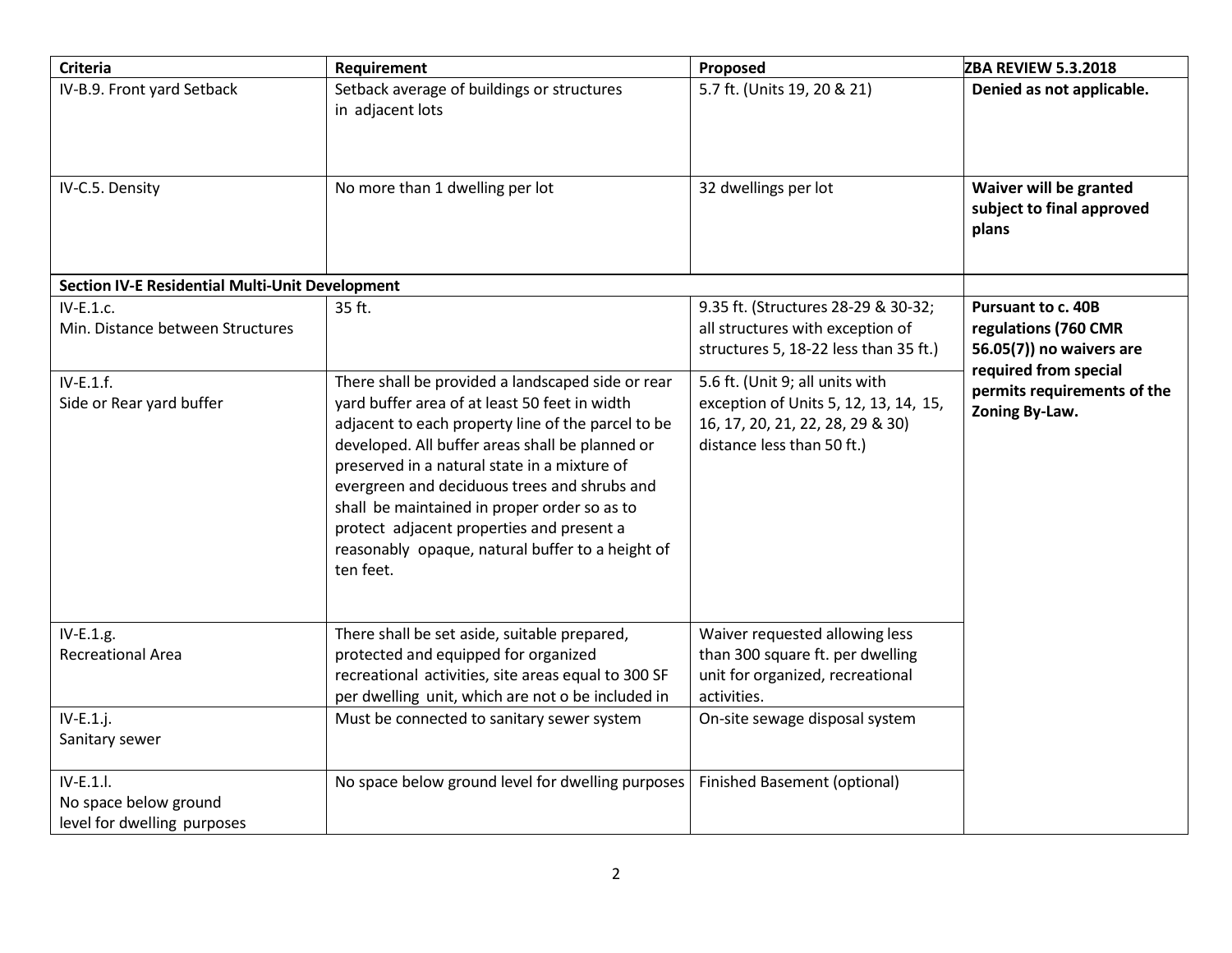| <b>Criteria</b>                                                                                                        | Requirement                                                                                                                                                                                              | Proposed                 | <b>ZBA REVIEW 5.3.2018</b>                                                                                                                    |
|------------------------------------------------------------------------------------------------------------------------|----------------------------------------------------------------------------------------------------------------------------------------------------------------------------------------------------------|--------------------------|-----------------------------------------------------------------------------------------------------------------------------------------------|
| IV-E.1.m.<br>Street and parking lot grading,<br>surfacing shall comply with the<br>the Subdivision Rules & Regulations | Hingham Planning Board Rules & Regulations -<br>Section 5 - Specifications for Construction of<br><b>Required Improvements</b><br>L1. Drainage and Stormwater Management<br>(4) Min. 2-1/2 feet of cover | Min. 1-1/2 feet of cover | Pursuant to c. 40B regulations<br>(760 CMR 56.05(7)) no waivers<br>are required from special<br>permits requirements of the<br>Zoning By-Law. |
|                                                                                                                        | (5) Gutter mouth stone shall be used with two<br>transitional sections of curb                                                                                                                           | No gutter mouth stone    |                                                                                                                                               |
|                                                                                                                        | (9) Concrete or masonry headwall                                                                                                                                                                         | Flared end section       |                                                                                                                                               |
|                                                                                                                        | M1 Culvert Piping<br>(1) Reinforced concrete                                                                                                                                                             | HDPE pipe                |                                                                                                                                               |
|                                                                                                                        | (2) winged headwall of reinforced concrete                                                                                                                                                               | Flared end section       |                                                                                                                                               |
|                                                                                                                        | L2 Gravel Material for Backfill or Road Base<br>(7) 24" total depth<br>(8) 12" total depth<br>J3 Roadway Foundation                                                                                      | 12''<br>8''              |                                                                                                                                               |
|                                                                                                                        | (1) 24" gravel base                                                                                                                                                                                      | 12"                      |                                                                                                                                               |
|                                                                                                                        | N3 Driveway Installations (Pavement)<br>(1) within 60' of intersection<br>(2) 12" gravel base                                                                                                            | 26'<br>8"                |                                                                                                                                               |
|                                                                                                                        |                                                                                                                                                                                                          |                          |                                                                                                                                               |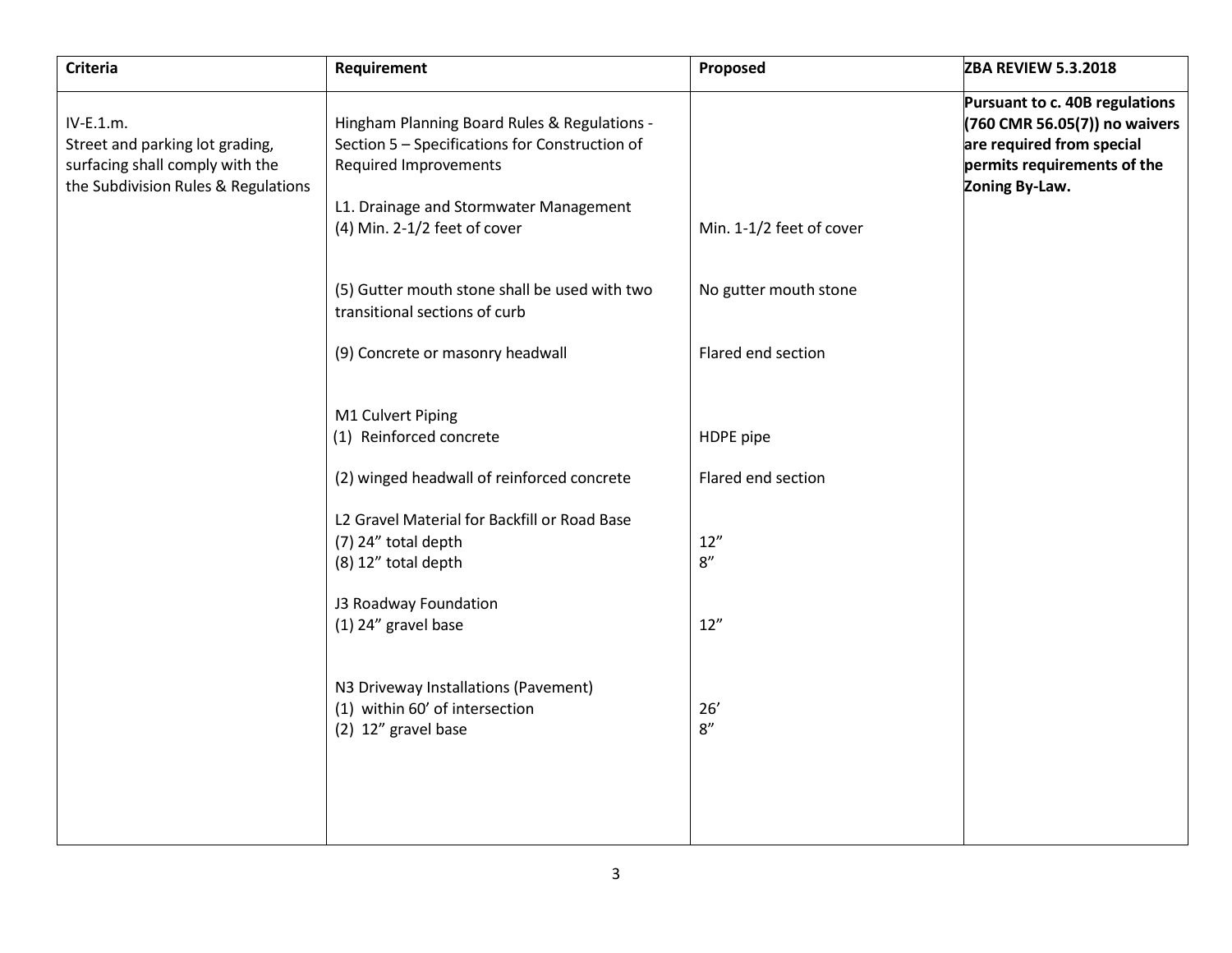| <b>Criteria</b>                 | <b>Requirement</b>                                | Proposed                         | <b>ZBA REVIEW 5.3.2018</b>            |
|---------------------------------|---------------------------------------------------|----------------------------------|---------------------------------------|
| IV-E.1.m.                       | O3 Sidewalks                                      |                                  | <b>Pursuant to c. 40B regulations</b> |
| Street and parking lot grading, | 5 feet wide                                       | 4 feet wide                      | (760 CMR 56.05(7)) no                 |
| surfacing shall comply with the | Min. 5' wide travel way                           | Min. $4'$                        | waivers are required from             |
| the Subdivision Rules &         | 27" excavation                                    | 11.5''                           | special permits requirements          |
| Regulations                     |                                                   |                                  | of the Zoning By-Law.                 |
|                                 | P3 Paved Sidewalks                                |                                  |                                       |
|                                 | $(1)$ 24" gravel base                             | 8''                              |                                       |
|                                 |                                                   |                                  |                                       |
|                                 | X3 Street Lighting - Entire Section               | Light posts at every house.      |                                       |
|                                 |                                                   | Photosentive cell.               |                                       |
| IV-E. 2.                        | Special Permit A2/Site Plan                       |                                  |                                       |
|                                 | Review Not Applicable (N/A)                       |                                  |                                       |
| IV-E. 4.                        | Special Permit A2 - N/A                           |                                  |                                       |
| IV-E. 5.                        | Affordable Units - 10% affordable units for       | 25% affordable units per MGL Ch. |                                       |
|                                 | projects with more than 6 dwelling units per acre | 40B                              |                                       |
| <b>Section V-A</b>              | <b>Off-Street Parking Regulations</b>             | 20 ft. for 90 degree             | <b>Denied</b>                         |
| $V-A.3$                         | Aisle Width 24 ft. for 90 degree                  |                                  |                                       |
| <b>Section V-C</b>              | Earth Removal                                     |                                  | No waiver required from               |
|                                 | Regulations Special                               |                                  | special permits requirements;         |
|                                 | Permit A2 - N/A                                   |                                  | See condition re earth                |
|                                 |                                                   |                                  | removal                               |

#### **II. Hingham Wetland Regulations**

The project's design will be reviewed and approved by the Conservation Commission in accordance with the Mass. Wetlands Protection Act (MGL Ch. 131 s.40) and its Regulations (310 CMR 10.00). Without the requested waivers, the Project could not be constructed. Following please find a table of the waivers necessary to permit the proposed project:

| Criteria                        | <b>Requirement</b>                                                                                      | Proposed                    | <b>ZBA REVIEW 5.3.2018</b> |
|---------------------------------|---------------------------------------------------------------------------------------------------------|-----------------------------|----------------------------|
| Part I. Purpose and Procedures  |                                                                                                         |                             |                            |
| <b>3.0 Regulated Activities</b> | 3.1 Any activity proposed or undertaken within<br>a Resource Area as described in HWR<br>$2.0$ et seq., | Waiver of this requirement. | <b>Denied</b>              |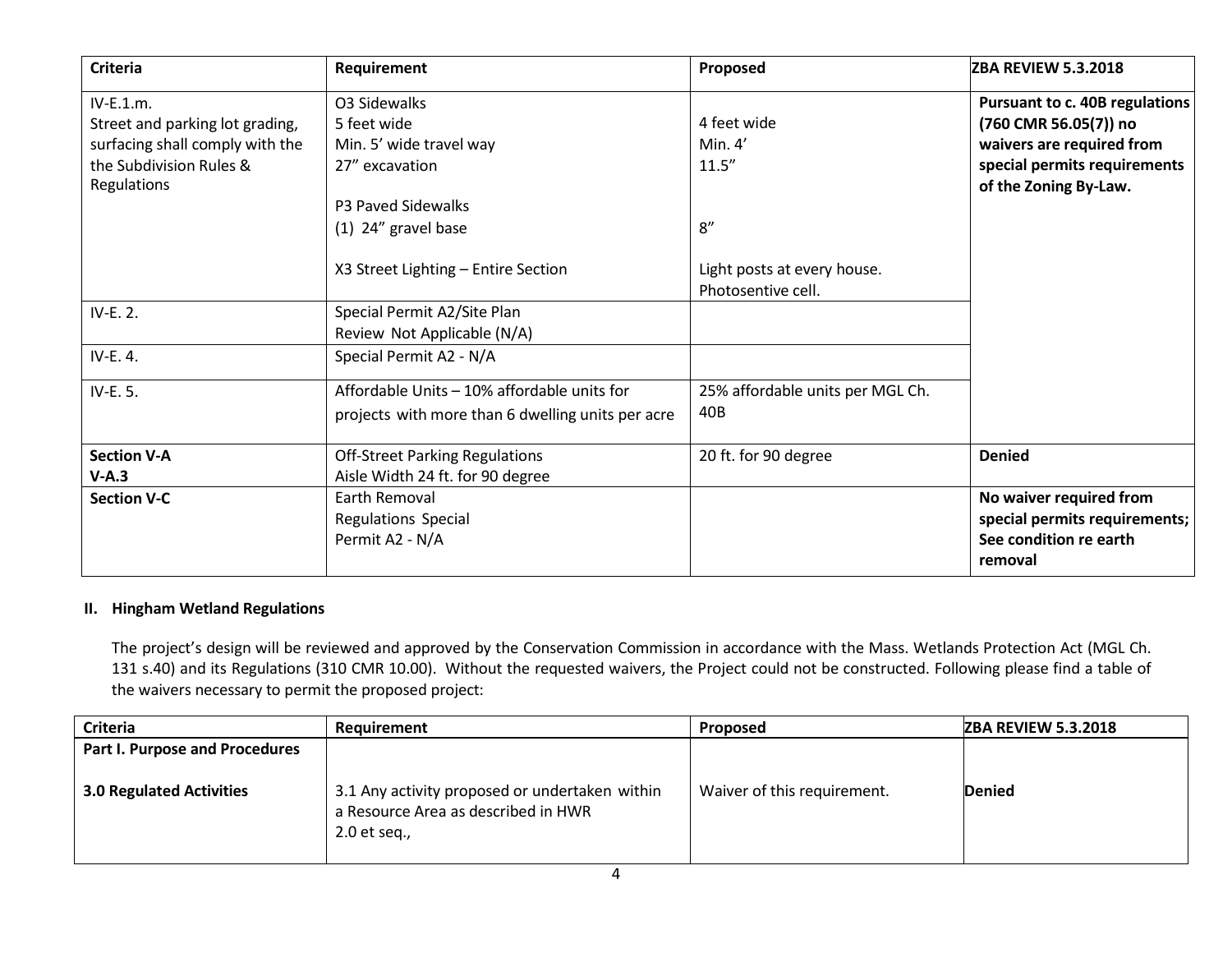|                                                                                                                  | 3.2 Any Activity deemed by the Commission as<br>likely to have a significant or cumulative<br>adverse effect upon Resource Areas as defined<br>herein;<br>3.3 Any activity, including but not limited to, any<br>and all of the following activities when<br>undertaken to, upon, within or affecting<br>Resource Areas or their wetland values, as<br>determined by the Commission: a) through k)                                                                                                                                                                                                                                                                                                                                                                                                                                                                                                                                                                                                       | Waiver of this requirement.<br>Waiver of these requirements. | 3.2 and 3.3: Granted to the<br>extent request applies to ZBA<br>acting as Conservation<br><b>Commission but otherwise</b><br>denied.<br>13.1 - Denied as not required<br>as all local fees included in 40B |
|------------------------------------------------------------------------------------------------------------------|----------------------------------------------------------------------------------------------------------------------------------------------------------------------------------------------------------------------------------------------------------------------------------------------------------------------------------------------------------------------------------------------------------------------------------------------------------------------------------------------------------------------------------------------------------------------------------------------------------------------------------------------------------------------------------------------------------------------------------------------------------------------------------------------------------------------------------------------------------------------------------------------------------------------------------------------------------------------------------------------------------|--------------------------------------------------------------|------------------------------------------------------------------------------------------------------------------------------------------------------------------------------------------------------------|
| 13. Fees                                                                                                         | 13.1 Application Fees: Local Bylaw Fees<br>specified in Appendix A                                                                                                                                                                                                                                                                                                                                                                                                                                                                                                                                                                                                                                                                                                                                                                                                                                                                                                                                       | Waiver of this requirement.                                  | application fee; but no waiver<br>of fees under state Wetlands<br>Act                                                                                                                                      |
| Part II. Performance Standards for                                                                               |                                                                                                                                                                                                                                                                                                                                                                                                                                                                                                                                                                                                                                                                                                                                                                                                                                                                                                                                                                                                          |                                                              |                                                                                                                                                                                                            |
| <b>Resource Areas</b>                                                                                            |                                                                                                                                                                                                                                                                                                                                                                                                                                                                                                                                                                                                                                                                                                                                                                                                                                                                                                                                                                                                          |                                                              |                                                                                                                                                                                                            |
| 19.1 Land Subject to Flooding<br>(Bordering and Isolated Land<br><b>Subject to Flooding and Vernal</b><br>Pools) | c)The term "vernal pool" shall be included and<br>shall defined as any confined basin or depression<br>not occurring in existing lawns, gardens,<br>landscaped areas, or driveways which, at least in<br>most years, holds water for a minimum of two<br>continuous months during the spring and/or<br>summer, is free of adult fish populations, and<br>provides essential breeding and rearing habitat<br>functions for amphibian, reptile, or vernal pool<br>community species, regardless of whether the<br>wetland site has been certified as a vernal pool<br>by the Massachusetts Division of Fisheries and<br>Wildlife and Fisheries. The buffer zone for vernal<br>pools shall extend 100 feet from the mean<br>annual high-water line defining the depression.<br>The term "isolated land subject to flooding" shall<br>be included and shall be defined as an area,<br>depression, or basin that holds at minimum one-<br>sixteenth acre-foot of water and at least six<br>inches of standing | Waiver of this requirement.                                  | c) Denied                                                                                                                                                                                                  |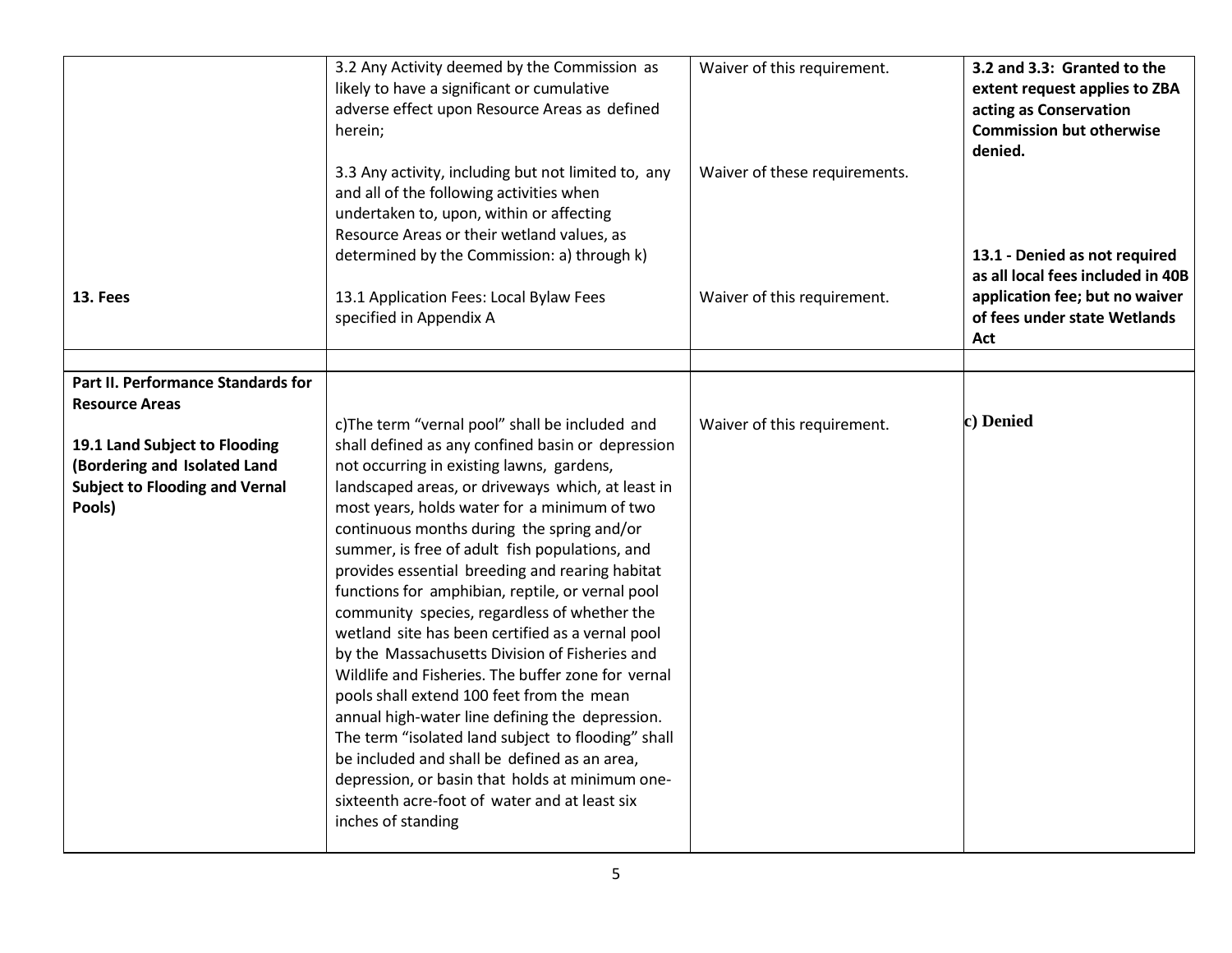|                                                                                                                | water once a year. The buffer zone for isolated<br>land subject to flooding shall extend 100 feet<br>from the highest extent of flooding.                                                                                                                                                                          |                                                                                                                                                                                                                   |                                                                                                                                                                                                                                        |
|----------------------------------------------------------------------------------------------------------------|--------------------------------------------------------------------------------------------------------------------------------------------------------------------------------------------------------------------------------------------------------------------------------------------------------------------|-------------------------------------------------------------------------------------------------------------------------------------------------------------------------------------------------------------------|----------------------------------------------------------------------------------------------------------------------------------------------------------------------------------------------------------------------------------------|
|                                                                                                                | d) Performance standards. When a Land Subject<br>to Flooding, (Bordering or Isolated), or Land<br>within a minimum distance of 100 feet of Land<br>Subject to Flooding (Bordering or Isolated) is<br>determined to be significant to a wetland value,<br>the following regulations shall apply: (1) through<br>(8) | Waiver of these requirements.                                                                                                                                                                                     | 19.1(d), 19.3(d), 22(d), 23.3;<br>$[23.6, 23.7(a), (b)$ &(c) – Waivers<br>of these provisions denied<br>unless, and only to the extent<br>of, express conditions of<br>Comprehensive Permit that act<br>as waivers or partial waivers. |
| 19.3. Bordering and Isolated<br><b>Vegetated Wetlands (Wet</b><br><b>Meadows, Marshes, Swamps</b><br>and Bogs) | d) Performance Standards, when a vegetated<br>wetland, whether Bordering or Isolated, or land<br>within a minimum distance of 100 feet of a<br>vegetated Wetland is determined to be<br>significant to a wetland value, the following<br>regulations shall apply: (1) through (6)                                  | Waiver of these requirements.                                                                                                                                                                                     |                                                                                                                                                                                                                                        |
|                                                                                                                | d) Performance Standards (1) through (5)                                                                                                                                                                                                                                                                           | Waiver of these requirements.                                                                                                                                                                                     |                                                                                                                                                                                                                                        |
| 22.0 Buffer Zone                                                                                               | No new lawns or driveways may be                                                                                                                                                                                                                                                                                   | New lawns within 3 feet of                                                                                                                                                                                        |                                                                                                                                                                                                                                        |
| 23.3 Landscaping                                                                                               | constructed within 50 feet of any Resource<br>Area.                                                                                                                                                                                                                                                                | Bordering Vegetated Wetland<br>(BVW) for Units 10-13, detention<br>basin.                                                                                                                                         |                                                                                                                                                                                                                                        |
| 23.6 Filling                                                                                                   | a) No fill shall be placed in any Resource Area or<br>any buffer zone so as to alter the flow of surface<br>water in a way that the Conservation<br>Commission feels will adversely affect the<br>wetland values of the Resource Area(s).                                                                          | Fill placed within buffer zone to<br><b>Bordering Vegetated Wetland</b><br>(BVW) for the construction of a<br>portion of Roadway C, Units 10-14,<br>18, detention basins, retaining wall,<br>drainage structures. |                                                                                                                                                                                                                                        |
| 23.7 Structures                                                                                                | a. The intent of the Conservation Commission is<br>to move all structures and activities as far                                                                                                                                                                                                                    | Waiver of this requirement.                                                                                                                                                                                       |                                                                                                                                                                                                                                        |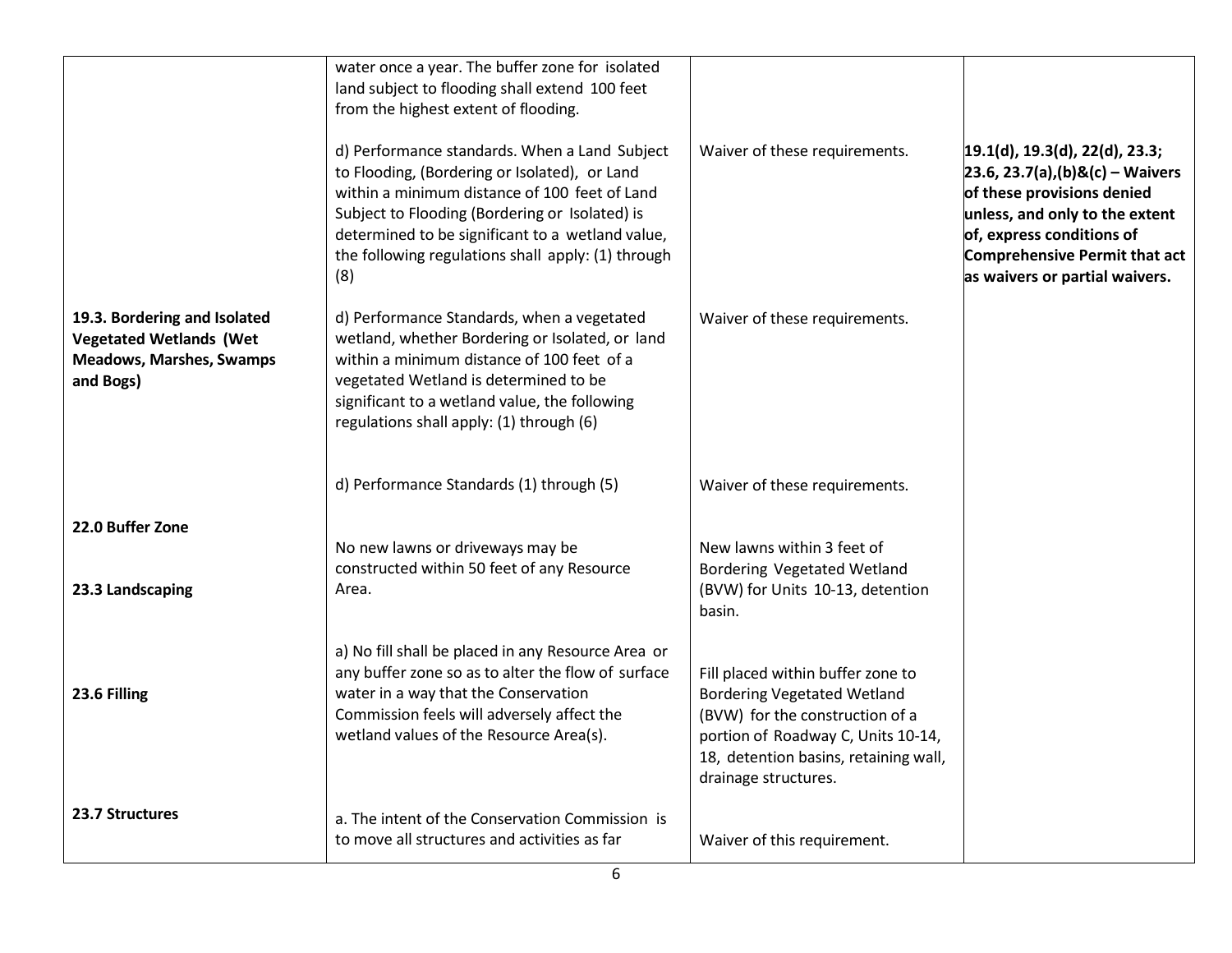|                                                                                                                                  | away as possible from any Resource Area.                                                                                                                                                                                                                                                          | Waiver of this requirement.                                         | See note above as to $23.7(b)$<br>and $(c)$                                                                                          |
|----------------------------------------------------------------------------------------------------------------------------------|---------------------------------------------------------------------------------------------------------------------------------------------------------------------------------------------------------------------------------------------------------------------------------------------------|---------------------------------------------------------------------|--------------------------------------------------------------------------------------------------------------------------------------|
|                                                                                                                                  | b. The Commission may at its discretion allow a<br>proposed structure on a wall-type foundation<br>within 100 to 50 feet of the Resource Area, as<br>defined in HWR 2.0 (1-5), if satisfied that<br>mitigation required in the Order of Conditions is<br>sufficient to protect the Resource Area. |                                                                     |                                                                                                                                      |
|                                                                                                                                  | c. No mitigation is sufficient to allow a structure<br>on a wall-type foundation less than 50 feet from<br>a Resource Area, as defined in HWR 2.0 (1-5).                                                                                                                                          | 16 feet from Bordering<br>Vegetated Wetland (BVW)<br>(Units 10-13). | Denied as not required as all<br>local fees included in 40B<br>application fee; but no waiver                                        |
| Appendix A - Filing Fee Schedule                                                                                                 | Filing fee schedule - Fees under local Bylaw                                                                                                                                                                                                                                                      | Waiver of required fees.                                            | of fees under state Wetlands<br>Act                                                                                                  |
| Appendix B – Guide to<br>Permitting under the Wetlands<br><b>Protection Act and the Town of</b><br><b>Hingham Wetlands Bylaw</b> | Paying fees - Fees under local Bylaw                                                                                                                                                                                                                                                              | Waiver of required fees.                                            | Denied as not required as all<br>local fees included in 40B<br>application fee; but no waiver<br>of fees under state Wetlands<br>Act |

# **III. Hingham Wetlands Protection Bylaw – Article 22**

The project's design will be reviewed and approved by the Conservation Commission in accordance with the Mass. Wetlands Protection Act (MGL Ch. 131 s.40) and its Regulations (310 CMR 10.00). Without the requested waivers, the Project could not be constructed. Following please find a table of the waivers necessary to permit the proposed project:

| Criteria                               | Requirement                                        | <b>Proposed</b>                       | <b>ZBA REVIEW 5.3.2018</b>  |
|----------------------------------------|----------------------------------------------------|---------------------------------------|-----------------------------|
| <b>Section 2: Regulated Activities</b> | 2A Except as permitted by the Commission or as     | Within 100 feet of Bordering          | Partial waiver granted only |
|                                        | otherwise provided in this By-Law, no person       | Vegetated Wetland (BVW) for the       | to the extent of express    |
|                                        | shall remove, fill, dredge, alter or build upon or | construction of a portion of Roadway  | conditions of               |
|                                        | within one hundred (100') feet of any resource     | C, Units 10-14, 18, detention basins, | <b>Comprehensive Permit</b> |
|                                        | area                                               | retaining wall, drainage structures.  |                             |
|                                        |                                                    |                                       |                             |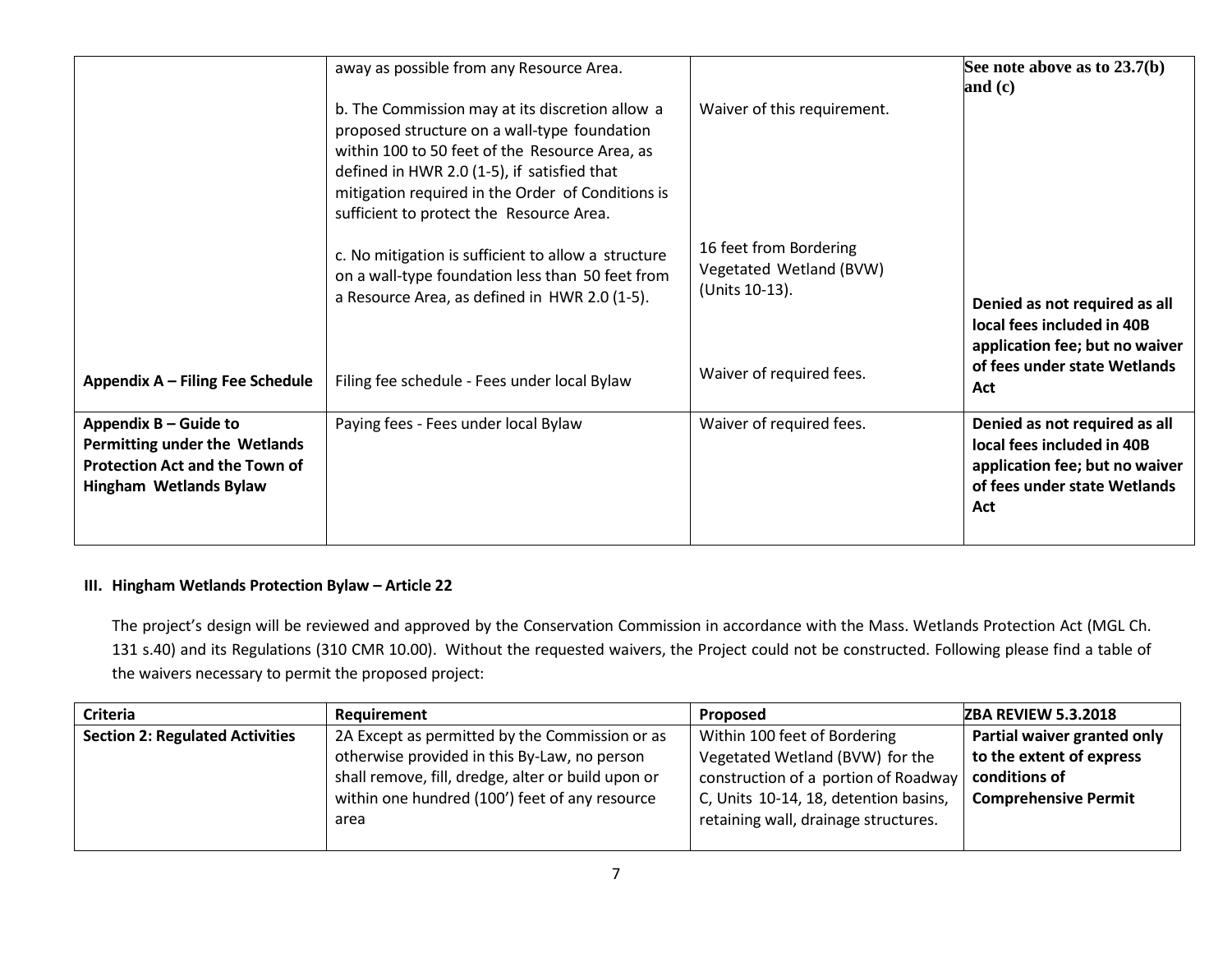|                                                                                             | 2B Except as authorized by the Commission, no<br>activity or alteration shall be permitted within a<br>fifty (50') foot Buffer strip between any wetland<br>resource, bordering vegetated wetland, coastal<br>dune or bank, and/or isolated vegetated wetland<br>and any proposed site disturbance.                                                                                                                                                                                                                                                                                                       | Within 50-foot buffer strip of<br><b>Bordering Vegetated Wetland</b><br>(BVW) for the construction of Units<br>10-13, detention basins, retaining<br>wall, drainage structures.        | Partial waiver granted only<br>to the extent of express<br>conditions of Comprehensive<br>Permit |
|---------------------------------------------------------------------------------------------|-----------------------------------------------------------------------------------------------------------------------------------------------------------------------------------------------------------------------------------------------------------------------------------------------------------------------------------------------------------------------------------------------------------------------------------------------------------------------------------------------------------------------------------------------------------------------------------------------------------|----------------------------------------------------------------------------------------------------------------------------------------------------------------------------------------|--------------------------------------------------------------------------------------------------|
|                                                                                             | 2C Except as authorized by the Commission, no<br>activity or alteration shall be permitted within<br>one hundred (100') feet of a vernal pool, whether<br>it be certified or uncertified but accompanied by<br>credible evidence of its viability as a vernal pool.<br>The one hundred feet (100') around the defined<br>vernal pool boundaries shall be known as "Vernal<br>Pool Protection Zone."                                                                                                                                                                                                       | Work within 100 feet of a<br>potential vernal pool for the<br>construction of a portion of<br>Roadway C, Units 10-14, 18,<br>detention basins, retaining wall,<br>drainage structures. | Denied and subject to<br>express conditions of<br><b>Comprehensive Permit</b>                    |
| <b>Section 5: Authorization of</b><br><b>Commission to Deny Project</b>                     | The Commission is empowered to deny<br>permission for any removal, dredging, filling or<br>altering on subject lands within the Town if, in its<br>judgement, such denial is necessary to preserve<br>the environmental quality and to protect the<br>wetland and water quality values of either or<br>both the subject lands and contiguous lands. Due<br>consideration shall be given to possible effects of<br>the proposal on all values to be protected under<br>this By-Law and to any demonstrated hardship<br>on the petitioner by reason of a denial, as<br>brought forth at the Public Hearing. | Waiver of this requirement.                                                                                                                                                            | <b>Denied</b>                                                                                    |
| <b>Section 7B: Filing Fees</b><br><b>Section 8: Establishment of Surety</b><br><b>Bonds</b> | Fees under local Bylaw.<br>The Commission may require the posing of<br>security, running to the Town, including, without<br>limitation, a letter or credit, cash, and Bond with<br>surety, in such form and amount and with such<br>conditions as may be determined in the sole<br>opinion of the Commission, after                                                                                                                                                                                                                                                                                       | Waiver of required fees.<br>Waiver of this requirement.                                                                                                                                | Denied as not required<br>Granted                                                                |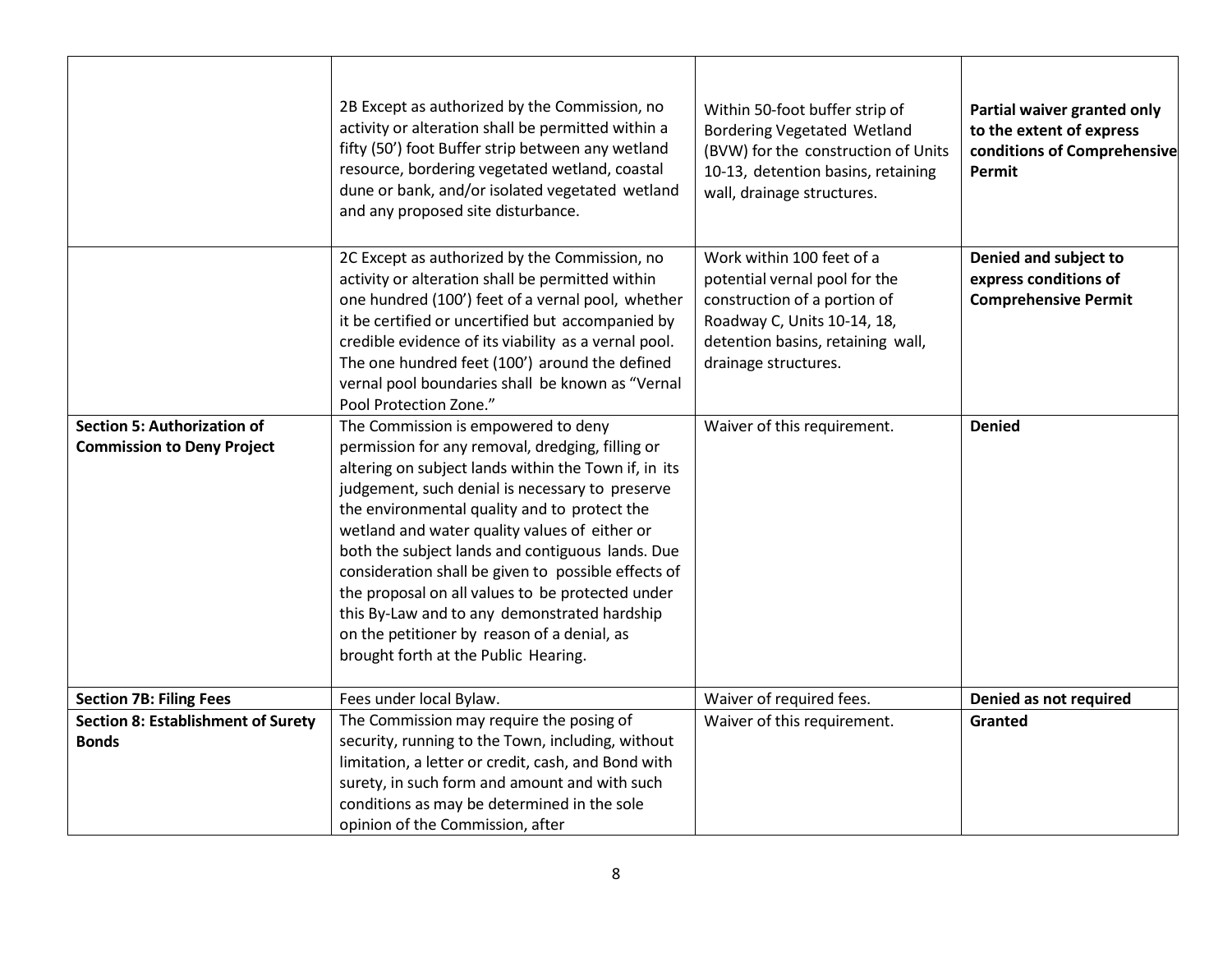| recommendation by its Town Counsel. Such<br>security shall secure faithful and satisfactory<br>performance on work required by any final<br>"Order of Conditions" but shall not be an<br>amount greater than the estimated cost of the<br>work required for the restoration of affected<br>lands and properties of the work is not<br>performed as required. |  |
|--------------------------------------------------------------------------------------------------------------------------------------------------------------------------------------------------------------------------------------------------------------------------------------------------------------------------------------------------------------|--|
|                                                                                                                                                                                                                                                                                                                                                              |  |

## **IV. Hingham Board of Health Supplementary Rules and Regulations for the Disposal of Sanitary Sewage**

The project's design will be reviewed and approved by the Board of Health in accordance with the Mass. DEP Environmental Code Title 5 (310 CMR 15.00). Without the requested waivers, the Project could not be constructed. Following please find a table of the waivers necessary to permit the proposed project.

|                              | Requirement                                                                                                                                                                                            | Proposed                                                                                                                            | <b>ZBA REVIEW 5.3.2018</b>                                                                                                                      |
|------------------------------|--------------------------------------------------------------------------------------------------------------------------------------------------------------------------------------------------------|-------------------------------------------------------------------------------------------------------------------------------------|-------------------------------------------------------------------------------------------------------------------------------------------------|
| IV. Application requirements | 2. "an application fee must be paid at the time<br>of submission of the application"                                                                                                                   | Waiver of required fees.                                                                                                            | Denied as not required as all<br>local fees included in 40B<br>application fee; but no                                                          |
|                              | 3. "the Applicant shall also deposit with the<br>Health Department a the time of the<br>application the sum set forth in the Board's<br>Schedule of Fees"                                              | Waiver of required fees.                                                                                                            | waiver of fees under state<br>regulations                                                                                                       |
|                              | 8. "project exceeds seven thousand five<br>hundred (7500) gallons of sewage per day"                                                                                                                   | 9,900 gallons of sewage per day.                                                                                                    | 8. Denied                                                                                                                                       |
|                              | 9 " All percolation test results and groundwater<br>elevation observations shall be considered<br>valid for 2 years"                                                                                   | All percolation test results and<br>groundwater elevation observations<br>shall be considered valid for duration<br>of the project. | 9. Denied                                                                                                                                       |
|                              | 10.x "any or all other data required by the<br>Town or Hingham Board of Health"                                                                                                                        | Waiver of this requirement.                                                                                                         | 10. Denied                                                                                                                                      |
|                              | 11. "If, upon review of the foregoing, the<br>Executive Health Officer or the Board<br>determines that further information is<br>needed before the application will be<br>deemed complete, then he may | Waiver of this requirement.                                                                                                         | 11. Waiver granted as to<br><b>Board of Health or Health</b><br>Officer but denied to extent<br>of conditions of<br><b>Comprehensive Permit</b> |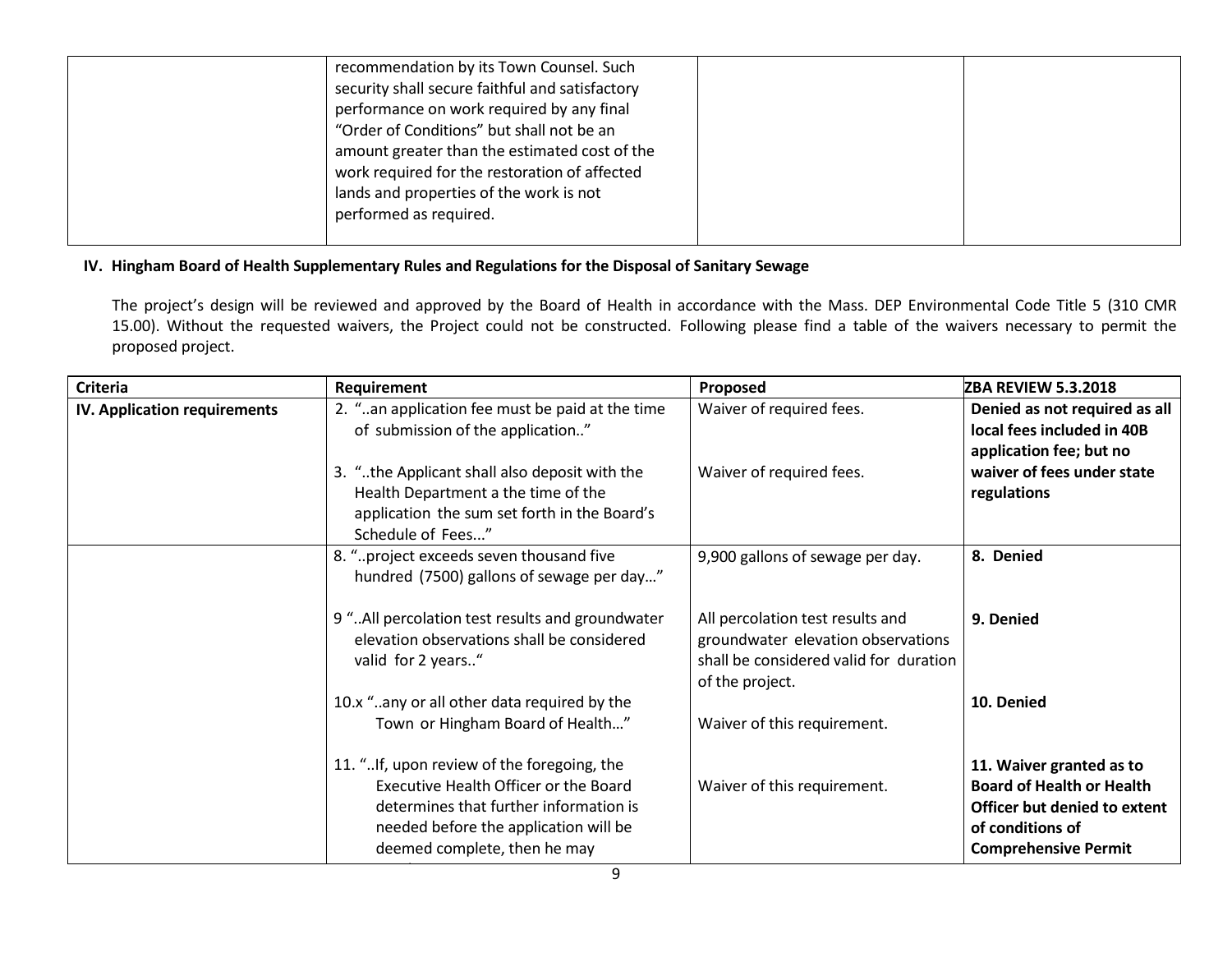|                                                     | additional testing"                                                                                                                                                                                                                                                                                                                                                                                                                                                                                                   |                                                                                         |                                                                                                                            |
|-----------------------------------------------------|-----------------------------------------------------------------------------------------------------------------------------------------------------------------------------------------------------------------------------------------------------------------------------------------------------------------------------------------------------------------------------------------------------------------------------------------------------------------------------------------------------------------------|-----------------------------------------------------------------------------------------|----------------------------------------------------------------------------------------------------------------------------|
|                                                     | 12. "should the Applicant's initial deposit<br>required under paragraph 3 of this Section<br>be insufficient to pay the Consultant's fees<br>to witness tests or review the Additional<br>Studies required by the Board, the board in<br>its discretion may require additional<br>amounts as may be necessary"                                                                                                                                                                                                        | Waiver of required fees.                                                                | 12. Waiver granted as to<br><b>Board of Health but denied</b><br>to extent of conditions of<br><b>Comprehensive Permit</b> |
| <b>V. Permit Restrictions</b>                       | A permit will become void automatically and<br>without further action or notice if the work under<br>the Permit is not Completed within twelve<br>months from the date of issue of such Permit.<br>Further, any Permit issued can be revoked by the<br>Board of Health after notice to the Licensed<br>Disposal Installer (DWI) if conditions set forth in<br>the application have changed prior to or during<br>work under the Permit. Permits may be extended<br>upon written request is the sole discretion of the | Waiver of this requirement.                                                             | <b>Denied</b>                                                                                                              |
| <b>VI. Design Requirements for</b>                  | 3. "shall be located no greater than 200 feet                                                                                                                                                                                                                                                                                                                                                                                                                                                                         | 466 ft. (Unit 19 - Units 1, 2, 8, 9, 12,                                                | 3. Partial waiver granted only                                                                                             |
| <b>Sewage Disposal Systems and</b><br><b>Plants</b> | from the structure to be served by"<br>5. " No Sewage Disposal System or Plant shall be<br>constructed within one hundred (100) feet of the                                                                                                                                                                                                                                                                                                                                                                           | 13, 14, 15, 16,<br>17, 18, 19, 20, 21, 22, 23, 24, 25, 26<br>greater than<br>200 feet). | to the extent of express<br>conditions of Comprehensive<br>Permit                                                          |
|                                                     | normal annual high water level of any great<br>pond, brook, river, swamp, or of a wetland as<br>defined by Massachusetts General Law Chapter<br>131, Section 40 or the Town of Hingham<br>Wetlands Protection By-Law"                                                                                                                                                                                                                                                                                                 | Waiver of this requirement.                                                             | 5. Denied as not applicable<br>to Project                                                                                  |
|                                                     | 6. " No Sewage Disposal System or Plant shall be<br>constructed within four hundred (400) feet of a<br>public water supply well or wellfield, as defined in<br>Massachusetts drinking water regulation, 310<br>CMR 22.02 or surface water supply as defined<br>herein or within two-hundred and fifty (250) feet                                                                                                                                                                                                      | Waiver of this requirement.                                                             | 6. Denied                                                                                                                  |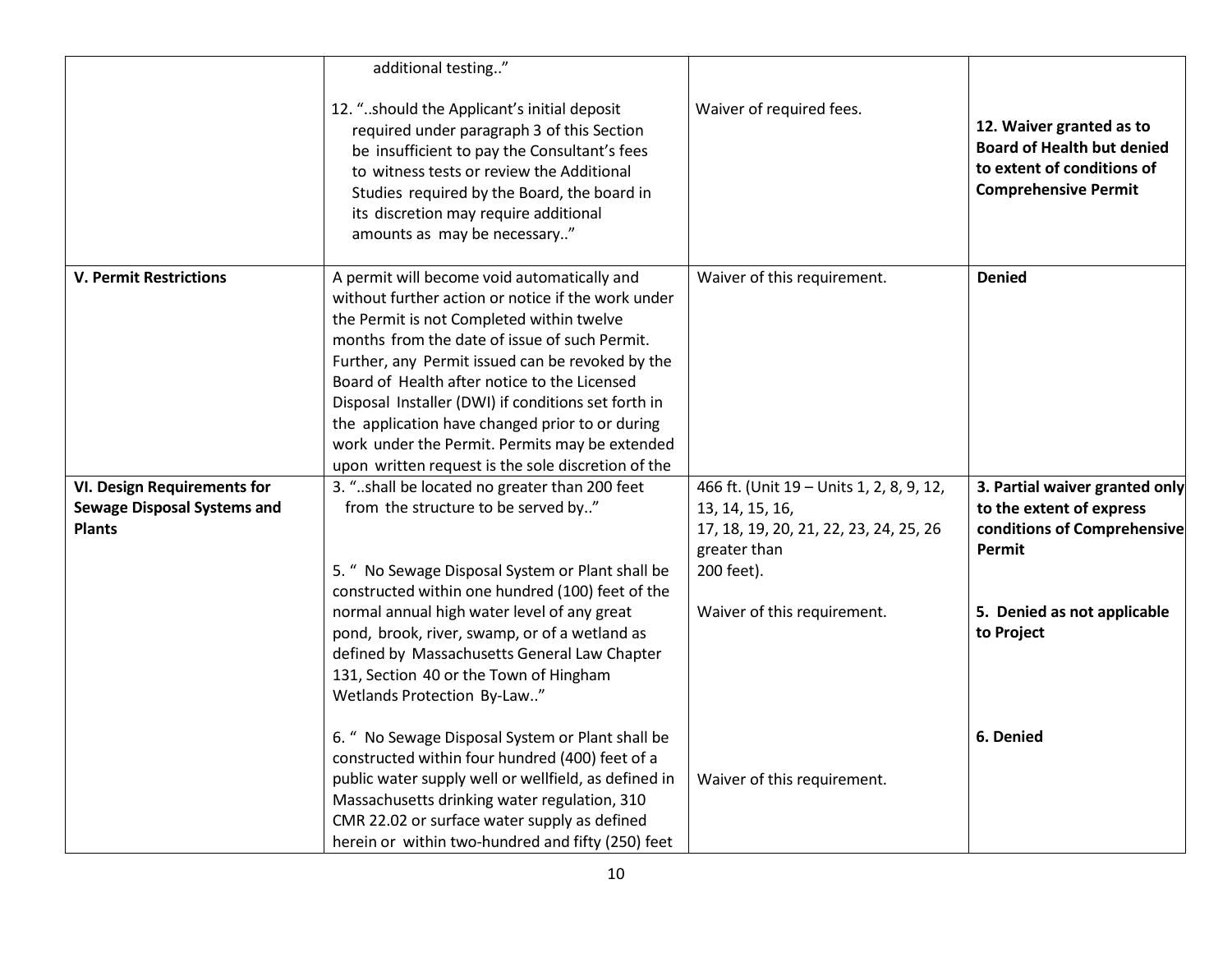| private potable well or one hundred (100) feet of<br>any private nonpotable well"<br>7. No Leaching Facility shall be constructed within:<br>a) Twenty-five (25) feet of any surface or<br>subsurface Drain when the Drain elevation is<br>higher than the proposed Leaching Facility. | Waiver of this requirement.                                                                                                                                         | $7(a)(b)(c)(d)$ – Denied as no<br>demonstration by Applicant<br>that waiver required to<br>permit the construction and<br>operation of the Project |
|----------------------------------------------------------------------------------------------------------------------------------------------------------------------------------------------------------------------------------------------------------------------------------------|---------------------------------------------------------------------------------------------------------------------------------------------------------------------|----------------------------------------------------------------------------------------------------------------------------------------------------|
| (b) Fifty (50) feet of any surface or subsurface<br>Drain when the Drain elevation is equal to or lower<br>in elevation than the proposed Leaching Facility.                                                                                                                           | Waiver of this requirement.                                                                                                                                         |                                                                                                                                                    |
| (c) One hundred (100) feet of any surface or<br>subsurface Drain which discharges into a Protected<br>Water Body.                                                                                                                                                                      | Waiver of this requirement.                                                                                                                                         |                                                                                                                                                    |
| (d) Two hundred fifty (250) feet of any surface or<br>subsurface Drain which discharges into a surface<br>Water Supply or tributary thereto.                                                                                                                                           | Waiver of this requirement.                                                                                                                                         |                                                                                                                                                    |
| 8. " shall be designed to discharge more than 110<br>gallons of design flow per day per 12,500 sq. ft.<br>in Lot area"<br>9. " less than five (5) feet below the bottom of the                                                                                                         | 426 gallons/day/12,500 sq. ft.<br>in lot area Total lot area =<br>290,365 sq. ft./12,500 sq. ft =<br>23.23; 9,900 gal/day/23.23 =<br>426 gallons/day/12,500 sq. ft. | 8. Partial waiver granted only<br>to the extent of express<br>condition of Comprehensive<br>Permit                                                 |
| Leaching Facility except that if the percolation<br>rate of the soil in the Leaching Area is between 2<br>and 5 minutes per inch, at least six (6) feet"                                                                                                                               | As allowed in Title V: Maximum<br>Groundwater Elevation 5 feet<br>below bottom of leaching facility<br>for soil with perc rate between 2<br>and 5 minutes per inch. | 9. Denied as no<br>demonstration by Applicant<br>that waiver required to<br>permit the construction and<br>operation of the Project                |
| 10. " the area between the trenches shall not be<br>used for part of the reserve area"                                                                                                                                                                                                 | As allowed in Title V: Area<br>between trenches can be used for<br>reserve area.                                                                                    | 10. Granted<br>11. Denied. Based on                                                                                                                |
| 12.a) " and where at least 5 feet of the underlying<br>naturally occurring pervious strata is above<br>the Maximum Groundwater Elevation, except                                                                                                                                       | As allowed in Title V: Maximum<br>Groundwater Elevation 5 feet                                                                                                      | application submissions no<br>waiver required to permit<br>the construction and                                                                    |
| that at least 6 feet of the underlying naturally                                                                                                                                                                                                                                       | below bottom of leaching facility                                                                                                                                   | operation of the Project                                                                                                                           |